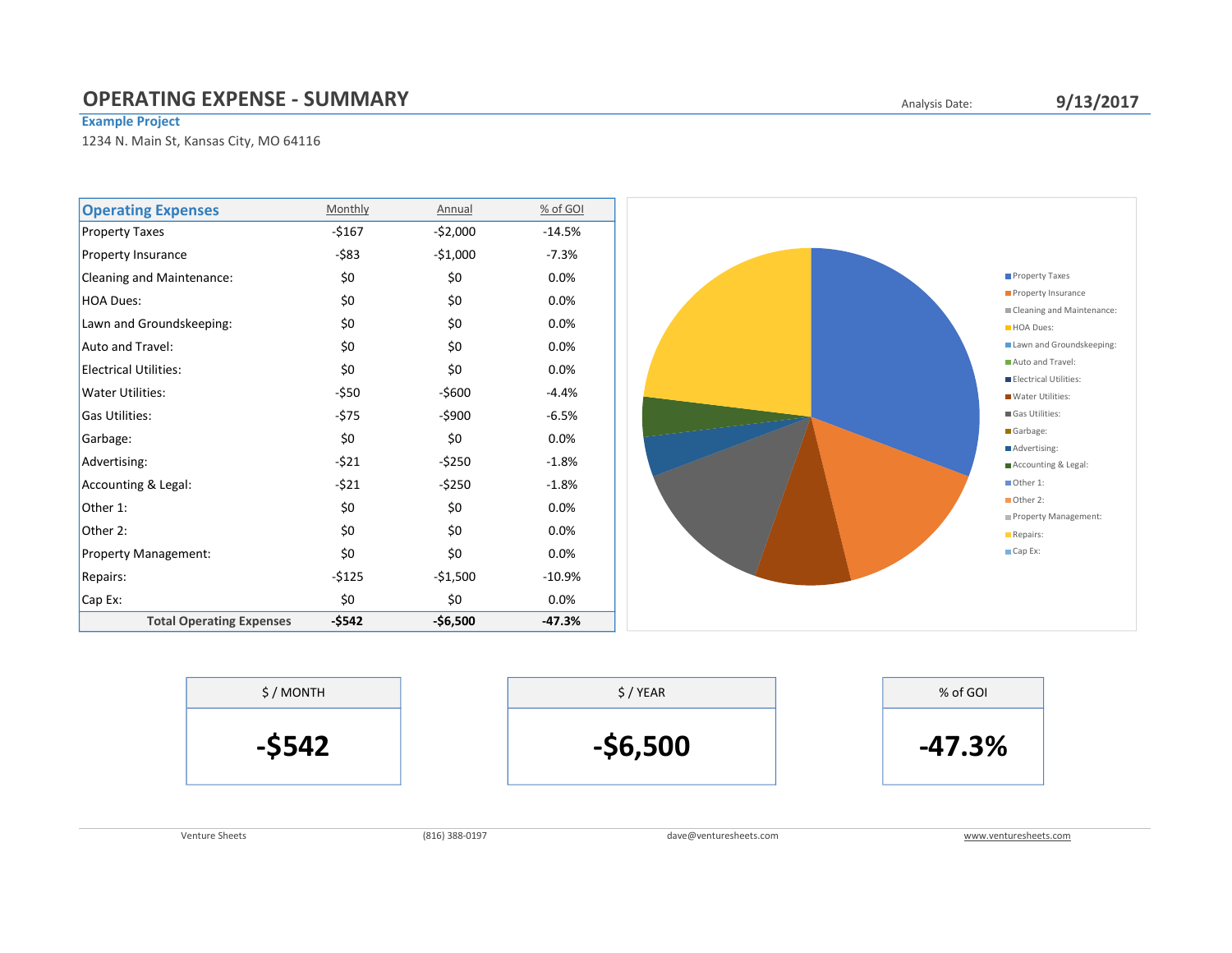# OPERATING EXPENSE REPORT

Analysis Date:

### 9/13/2017

|                                 | Year 1    | Year 2    | Year <sub>3</sub> | Year 4    | Year 5    | Year <sub>6</sub> | Year 7    | Year 8    | Year 9    | Year 10   | Year 11   | Year 12   | Year 13   | Year 14   | Year 15   |
|---------------------------------|-----------|-----------|-------------------|-----------|-----------|-------------------|-----------|-----------|-----------|-----------|-----------|-----------|-----------|-----------|-----------|
| Gross Scheduled Income          | \$15,000  | \$15,150  | \$15,302          | \$15,455  | \$15,609  | \$15,765          | \$15,923  | \$16,082  | \$16,243  | \$16,405  | \$16,569  | \$16,735  | \$16,902  | \$17,071  | \$17,242  |
| <b>Gross Operating Income</b>   | \$13,750  | \$13,888  | \$14,026          | \$14,167  | \$14,308  | \$14,451          | \$14,596  | \$14,742  | \$14,889  | \$15,038  | \$15,189  | \$15,340  | \$15,494  | \$15,649  | \$15,805  |
|                                 |           |           |                   |           |           |                   |           |           |           |           |           |           |           |           |           |
| <b>Operating Expenses</b>       |           |           |                   |           |           |                   |           |           |           |           |           |           |           |           |           |
| <b>Property Taxes</b>           | $-52,000$ | $-52,020$ | $-52,040$         | $-52,061$ | $-52,081$ | $-52,102$         | $-52,123$ | $-52,144$ | $-52,166$ | $-52,187$ | $-52,209$ | $-52,231$ | $-52,254$ | $-52,276$ | $-52,299$ |
| Property Insurance              | $-$1,000$ | -\$1,010  | $-$1,020$         | $-$1,030$ | $-$1,041$ | -\$1,051          | -\$1,062  | -\$1,072  | $-$1,083$ | $-51,094$ | $-$1,105$ | $-51,116$ | $-$1,127$ | $-51,138$ | $-51,149$ |
| Cleaning and Maintenance:       |           |           |                   |           |           |                   |           |           |           |           |           |           |           |           |           |
| <b>HOA Dues:</b>                |           |           |                   |           |           |                   |           |           |           |           |           |           |           |           |           |
| Lawn and Groundskeeping:        |           |           |                   |           |           |                   |           |           |           |           |           |           |           |           |           |
| Auto and Travel:                |           |           |                   |           |           |                   |           |           |           |           |           |           |           |           |           |
| <b>Electrical Utilities:</b>    |           |           |                   |           |           |                   |           |           |           |           |           |           |           |           |           |
| Water Utilities:                | -\$600    | -\$606    | $-5612$           | $-5618$   | $-5624$   | $-5631$           | $-5637$   | $-5643$   | $-5650$   | -\$656    | -\$663    | -\$669    | $-5676$   | $-5683$   | -\$690    |
| Gas Utilities:                  | $-5900$   | -\$909    | $-5918$           | $-5927$   | $-5937$   | $-5946$           | $-5955$   | $-5965$   | $-5975$   | -\$984    | $-5994$   | $-$1,004$ | $-$1,014$ | $-51,024$ | $-$1,035$ |
| Garbage:                        |           |           |                   |           |           |                   |           |           |           |           |           |           |           |           |           |
| Advertising:                    | -\$250    | -\$253    | $-5255$           | $-5258$   | $-5260$   | -\$263            | $-5265$   | -\$268    | $-5271$   | -\$273    | -\$276    | $-5279$   | $-5282$   | $-5285$   | $-5287$   |
| Accounting & Legal:             | $-5250$   | $-5253$   | $-5255$           | $-5258$   | $-5260$   | $-5263$           | $-5265$   | $-5268$   | $-5271$   | -\$273    | $-5276$   | $-5279$   | $-5282$   | $-5285$   | $-5287$   |
| Other 1:                        |           |           |                   |           |           |                   |           |           |           |           |           |           |           |           |           |
| Other 2:                        |           |           |                   |           |           |                   |           |           |           |           |           |           |           |           |           |
| Property Management:            |           |           |                   |           |           |                   |           |           |           |           |           |           |           |           |           |
| Repairs:                        | $-51,500$ | $-51,515$ | $-$1,530$         | $-51,545$ | $-51,561$ | $-$1,577$         | $-51,592$ | $-51,608$ | $-51,624$ | $-51,641$ | $-$1,657$ | $-$1,674$ | $-51,690$ | $-51,707$ | $-51,724$ |
| Cap Ex:                         |           |           |                   |           |           |                   |           |           |           |           |           |           |           |           |           |
| <b>Total Operating Expenses</b> | $-56,500$ | $-56,565$ | $-56,631$         | -\$6,697  | $-56,764$ | $-56,832$         | $-56,900$ | -\$6,969  | -\$7,039  | $-57,109$ | $-57,180$ | $-57,252$ | $-57,324$ | $-57,398$ | $-57,472$ |
|                                 |           |           |                   |           |           |                   |           |           |           |           |           |           |           |           |           |
| % of GSI                        | $-43.3%$  | $-43.3%$  | $-43.3%$          | $-43.3%$  | $-43.3%$  | $-43.3%$          | $-43.3%$  | $-43.3%$  | $-43.3%$  | $-43.3%$  | $-43.3%$  | $-43.3%$  | $-43.3%$  | $-43.3%$  | $-43.3%$  |
| % of GOI                        | $-47.3%$  | $-47.3%$  | $-47.3%$          | $-47.3%$  | $-47.3%$  | $-47.3%$          | -47.3%    | $-47.3%$  | -47.3%    | $-47.3%$  | $-47.3%$  | $-47.3%$  | $-47.3%$  | $-47.3%$  | $-47.3%$  |

Venture Sheets